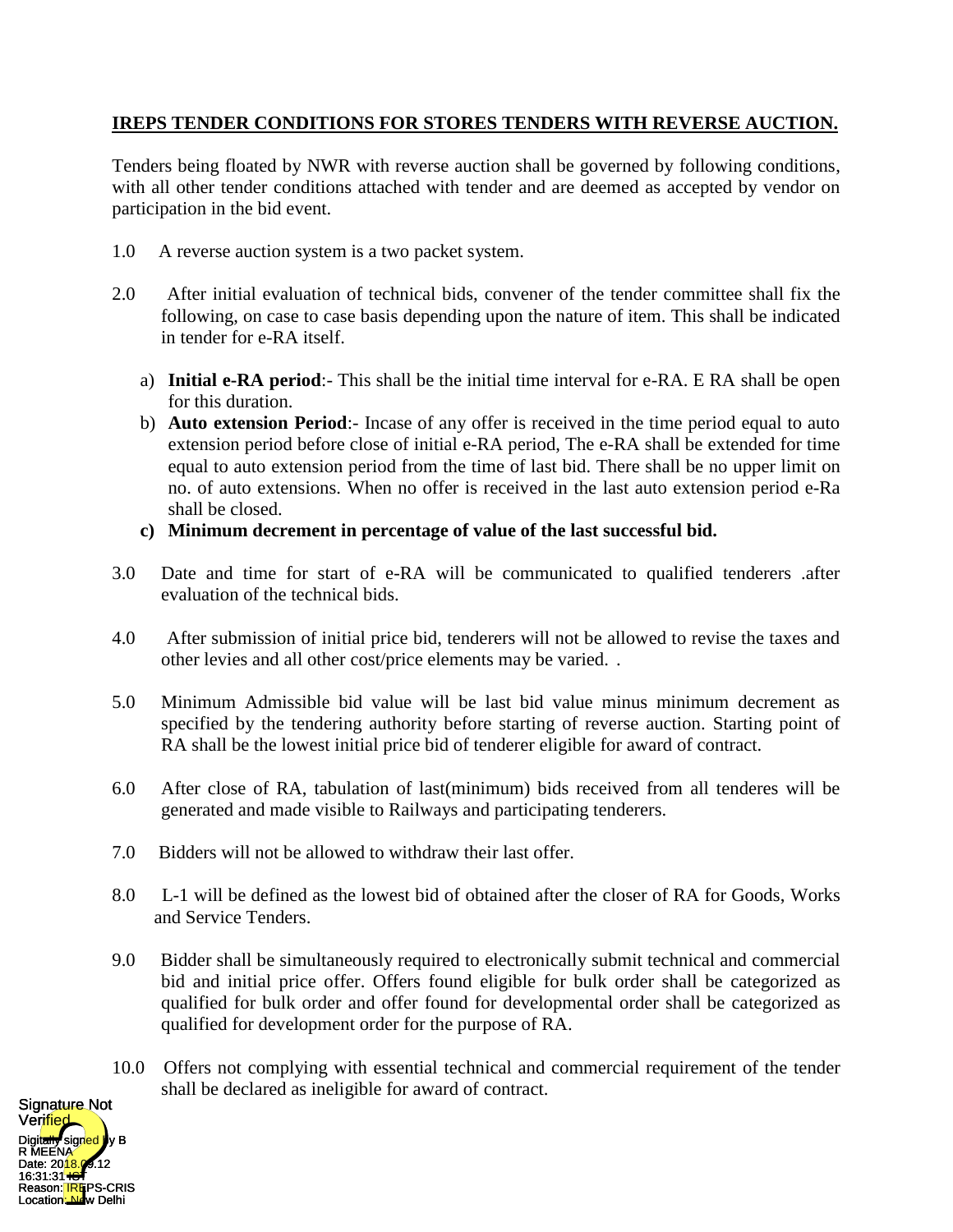- 11.0 Initial price for only those bidders categorized as qualified for development order or qualified for bulk orders shall be opened and tabulated by system separately category wise. Extant instructions for electronic tabulation shall apply for tabulation of initial price offers.
- 12.0 **Financial Bids:-** Financial bid shall comprise of final price offer obtained through reverse auction.

| Number of tender qualified for | Numbers of tenders to be     | Remarks                            |
|--------------------------------|------------------------------|------------------------------------|
| award of bulk order            | selected for reverse auction |                                    |
| $\leq$ 3                       | $Nil*$                       | bids disallowed from<br><b>The</b> |
| $3$ to 6                       | 3                            | participating in the reverse       |
| More than 6                    | 50% of vendor qualified for  | auction shall be the highest       |
|                                | bulk order(rounded off to    | bidders in the tabulation of       |
|                                | next higher integer).        | initial price offer.               |
|                                |                              |                                    |
|                                |                              | In case the highest bidders        |
|                                |                              | quotes the same rates, the         |
|                                |                              | initial price offers received      |
|                                |                              | last, as per time log of IREPS,    |
|                                |                              | shall be removed first, on the     |
|                                |                              | principle of last in first out, by |
|                                |                              | <b>IREPS</b> system itself         |

A. Selection of vendors for Reverse Auction for bulk orders in Store Tenders

\* If number of tenders qualified for bulk order is less than three RA shall not be done and tender may be decided on the basis of initial price offers.

B. Selection of vendors for Reverse Auction for Developmental ordering in Store Tenders:

All bids found qualified for developmental order shall participate in reverse auction for development orders.

- C. The final tabulation statement should include the initial price offer of a firm who has not participated in the RA process
- 13.0 **MSEs Criteria:** All MSEs qualified for bulk order but could not be selected for RA as per criteria stipulated in Para 12(A) above , but are within the range of 15% of lowest initial price bid shall be permitted to participated in the reverse auction, irrespective of their inter se ranking on the basis of initial price bid. Such MSEs shall be over and above the numbers of vendors selected for RA as per para 12(A). For this purpose lowest initial price bid shall mean lowest initial price bid of vendor qualified for bulk order.